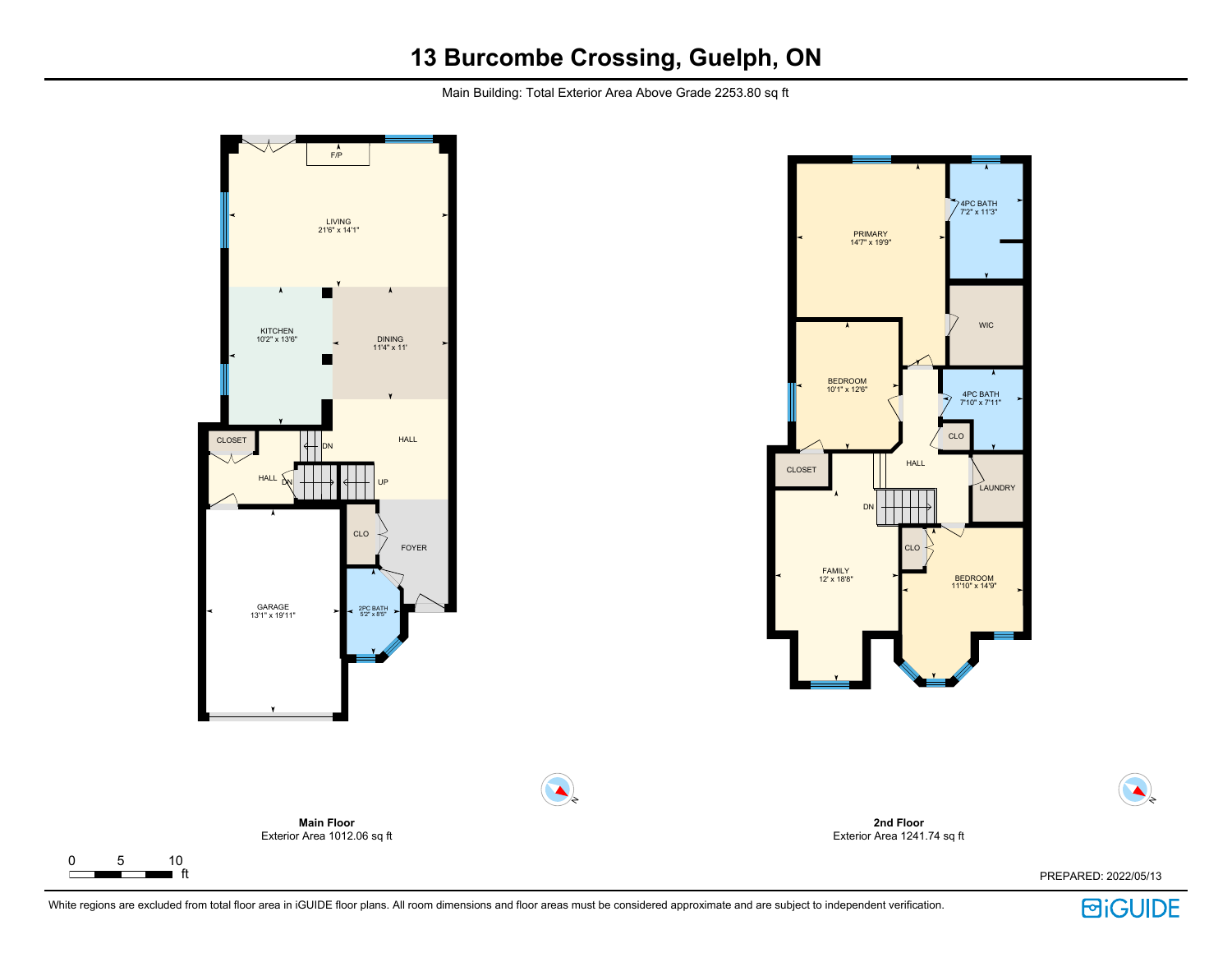**Main Floor** Exterior Area 1012.06 sq ft Interior Area 891.19 sq ft Excluded Area 294.08 sq ft





White regions are excluded from total floor area in iGUIDE floor plans. All room dimensions and floor areas must be considered approximate and are subject to independent verification.

ft PREPARED: 2022/05/13

0 5 10

**BiGUIDE**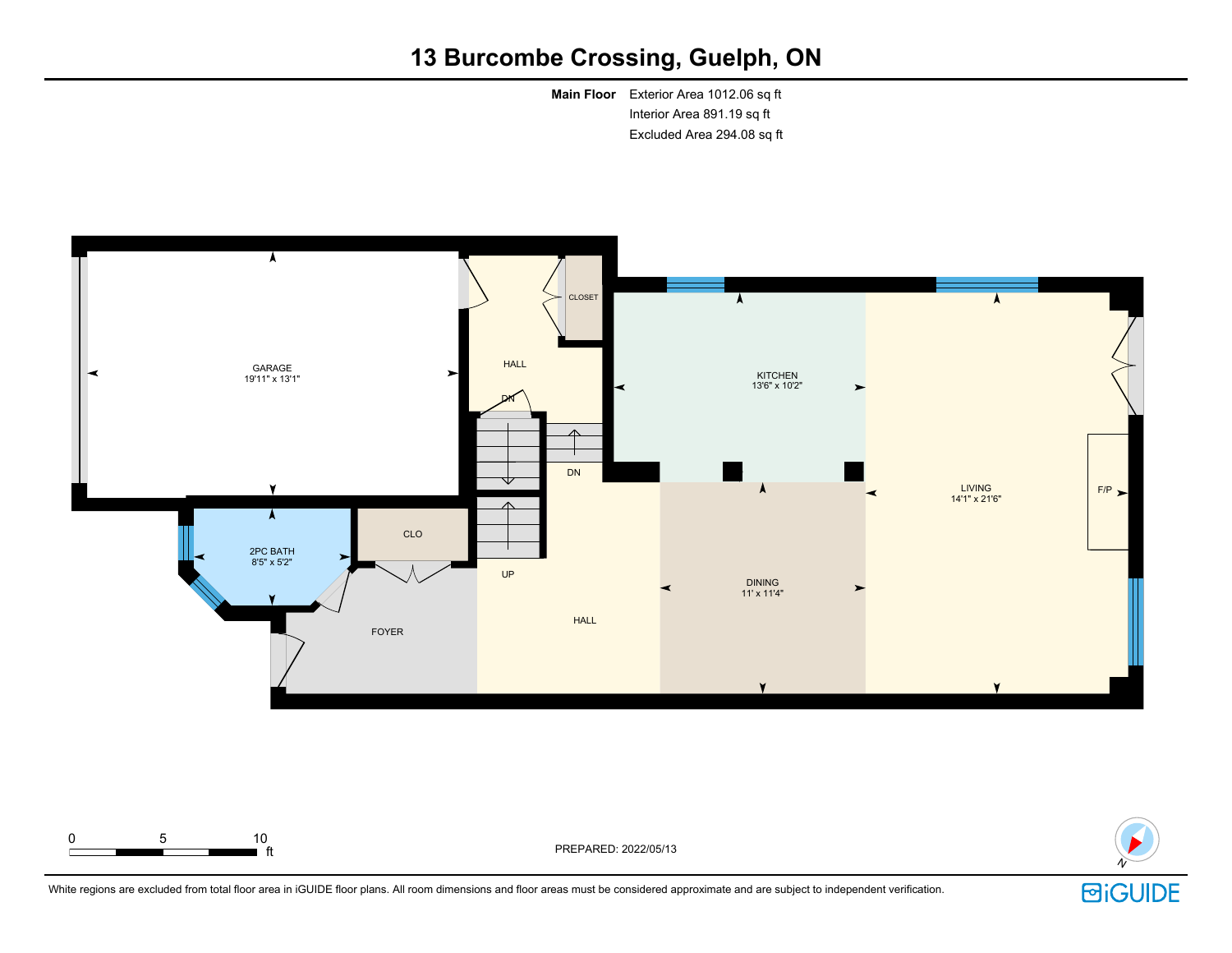**2nd Floor** Exterior Area 1241.74 sq ft Interior Area 1108.45 sq ft





White regions are excluded from total floor area in iGUIDE floor plans. All room dimensions and floor areas must be considered approximate and are subject to independent verification.

**d** ft **reduced** to the produced to the PREPARED: 2022/05/13

0 4 8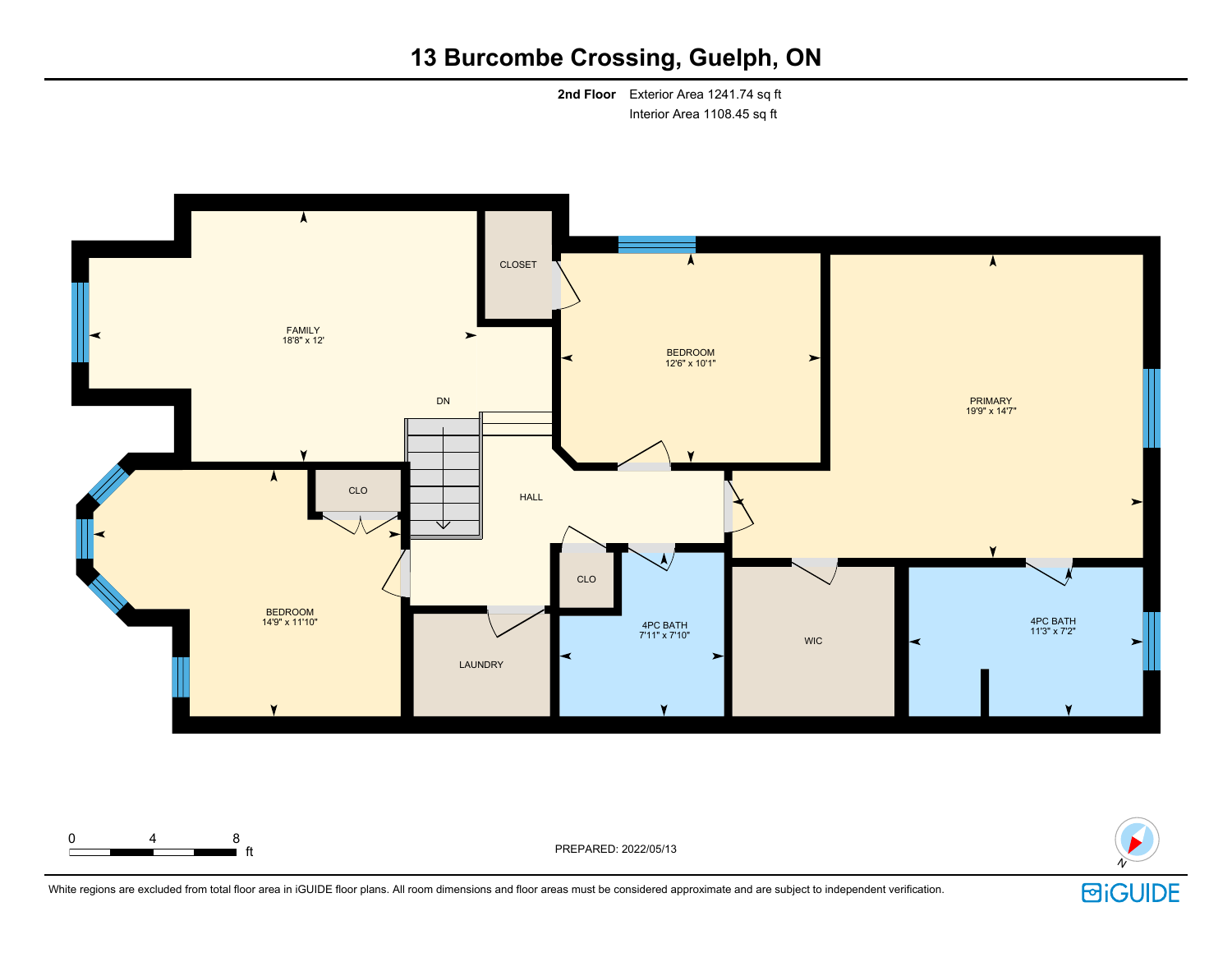# **Property Details**

### **Room Measurements**

Only major rooms are listed. Some listed rooms may be excluded from total interior floor area (e.g. garage). Room dimensions are largest length and width; parts of room may be smaller. Room area is not always equal to product of length and width.

### **Main Building**

MAIN FLOOR 2pc Bath: 5'2" x 8'5" Dining: 11'4" x 11' Garage: 13'1" x 19'11" Kitchen: 10'2" x 13'6" Living: 21'6" x 14'1"

### 2ND FLOOR

4pc Bath: 7'10" x 7'11" 4pc Bath: 7'2" x 11'3" Bedroom: 10'1" x 12'6" Bedroom: 11'10" x 14'9" Family: 12' x 18'8" Primary: 14'7" x 19'9"

### **Floor Area Information**

Floor areas include footprint area of interior walls. All displayed floor areas are rounded to two decimal places. Total area is computed before rounding and may not equal to sum of displayed floor areas.

### **Main Building**

MAIN FLOOR Interior Area: 891.19 sq ft Excluded Area: 294.08 sq ft Perimeter Wall Thickness: 10.0 in Exterior Area: 1012.06 sq ft

## 2ND FLOOR

Interior Area: 1108.45 sq ft Perimeter Wall Thickness: 10.0 in Exterior Area: 1241.74 sq ft

### **Total Above Grade Floor Area, Main Building**

Interior Area: 1999.64 sq ft Excluded Area: 294.08 sq ft Exterior Area: 2253.80 sq ft